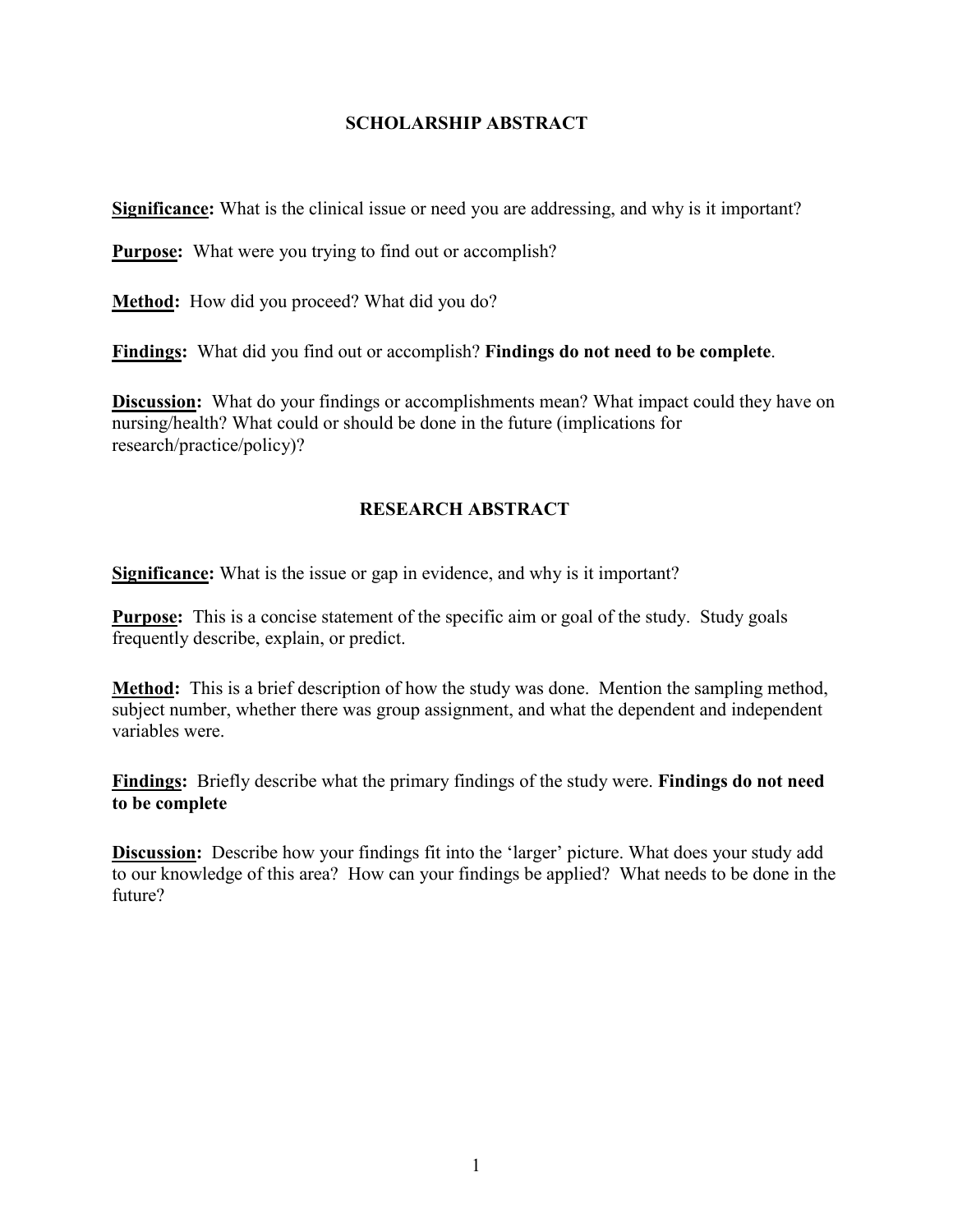## **INNOVATIVE METHODOLOGY FOR NURSING RESEARCH**

Boyd, A. M., RN, MA, MSN, PhD Candidate Elder, J. E., PhD, RN, FAAN University of Florida College of Nursing

**Significance:** Nursing research often addresses complex challenges where a deeper understanding of issues is needed, often with small samples. There is a need for innovative, reliable methods for single subject research methodology.

**Purpose**: The purpose of this poster is to present the mixed methodology employing single subject designs within an experimental arm of a pilot or small sample between groups study.

**Methods**: *DESIGN*- Mixed using between group design (i.e. control/experimental groups) and a single subject design within the experimental arm (i.e. withdrawal, multiple baseline, etc.) for pilot, small sample experimental studies are beneficial when the research question involves time or repeated measurements of a target variable, a heterogeneous population, and outlier or influential cases that may yield useful information. The control group may be either a purely random group or a matched control group which is more necessary with group sizes less than 10 or very heterogeneous populations with influential characteristics. *SPECIAL CONSIDERATIONS*- As a researcher employing single subject methodology, it is important to address two theoretical aspects of this methodology: treatment integrity and social validity. Treatment integrity is the concept that both the subjects and society as a whole have a need or desire for the information. Investigators must demonstrate throughout the entire study that the intervention being employed is responsible for changes in the dependent variables. Social validity is the cn being sought. *RATIONALE*- Unlike a descriptive case study, single subject methodology (SSM) is a quantitative, experimental methodology originally employed within the behavioral analysis field of Psychology and has only recently been used within the medical clinical research setting. The advantage of SSM in nursing research begins with SSM having a greater tolerance for populations that are heterogeneous (i.e. medical conditions, etiology of illnesses or behaviors, education, etc.). Additionally, the degree and level of data the researcher is able to obtain via SSM is greater due to fewer participants and repeated measurements. When doing a pilot study it is this level and detail of data that will drive further studies. Finally, within SSM the outliers or influential cases that become lost or eliminated in group designs often have the greatest information to offer the pilot researcher. All data are retained and analyzed, no data are regressed to the mean, all variance is observed, and all effects are documented. By adding the control group, which makes this design a mixed methods design, an added level of analysis that is not typically performed within the SSM designs is observed--between-group statistical analysis—which strengthens the findings of the study.

**Findings**: The initial tier of data analysis will be visual analysis which provides three essential components: trend analysis, level or change analysis, and variability analysis. The second tier of data analysis will examine each individual subjects' data (within subject). The third tier of data analysis will occur between groups. These procedures are illustrated in this presentation.

**Discussion**: The proposed innovative application of established experimental designs has the potential to yield a greater depth of knowledge than a traditional random control group design. It is especially useful for pilot studies and those evaluating new interventions or treatment components in applied natural settings.